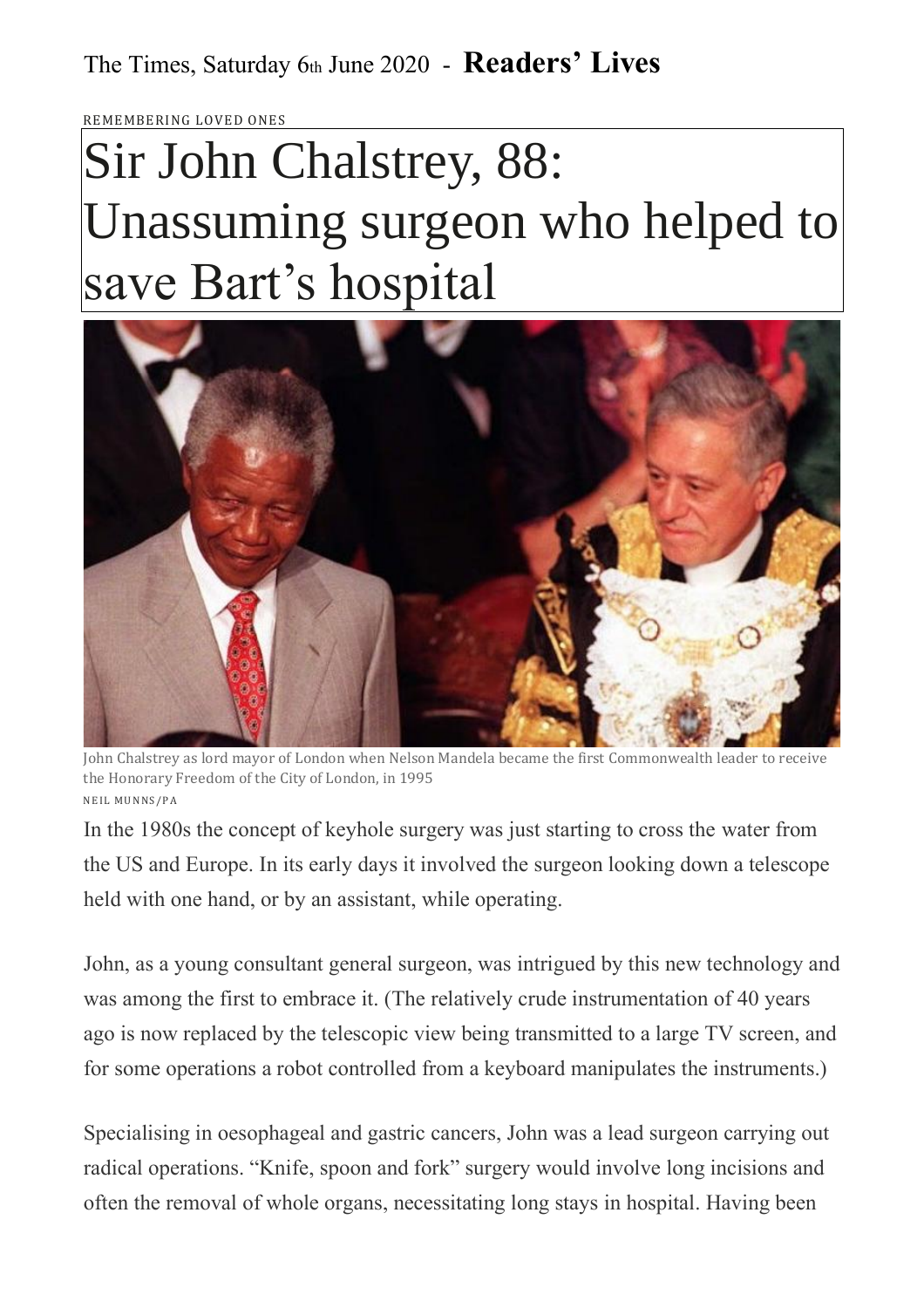the first research fellow and senior registrar in transplant surgery at the Royal Free Hospital, north London, he was well prepared for this kind of operation.



John with his wife, Aileen

Born in 1931 in Staffordshire to Leonard, a secondary school teacher, and Frances (née Lakin), an early teacher of the Montessori method, John went to Dudley Grammar School, where he took up middle-distance running and was captain of the cross-country team. He met his future wife, Aileen Bayes, a pharmacist, at the St Matthew's Church youth club in Tipton, but they did not marry until 1958, when he had finished his medical studies. John and Aileen moved to Winchmore Hill, north London, and had two children: Susan, a consultant ear, nose and throat surgeon; and Jonathan, who works in learning and development.

Both John and his younger brother, Frank, read natural sciences at Queens' College, Cambridge, followed in John's case by three years studying clinical medicine at St Bartholomew's Medical College in the City of London. In 1969 he was appointed a consultant general surgeon at Barts, as well as a senior lecturer at the medical school, where he was known as a supportive, easygoing and approachable teacher.

Unlike some of his grander peers at the time, he had none of the pomposity of the short-tempered surgeon Sir Lancelot Spratt, of the popular 1960s and 1970s novels and TV series *Doctor in the House*. (They were written by Richard Gordon, also a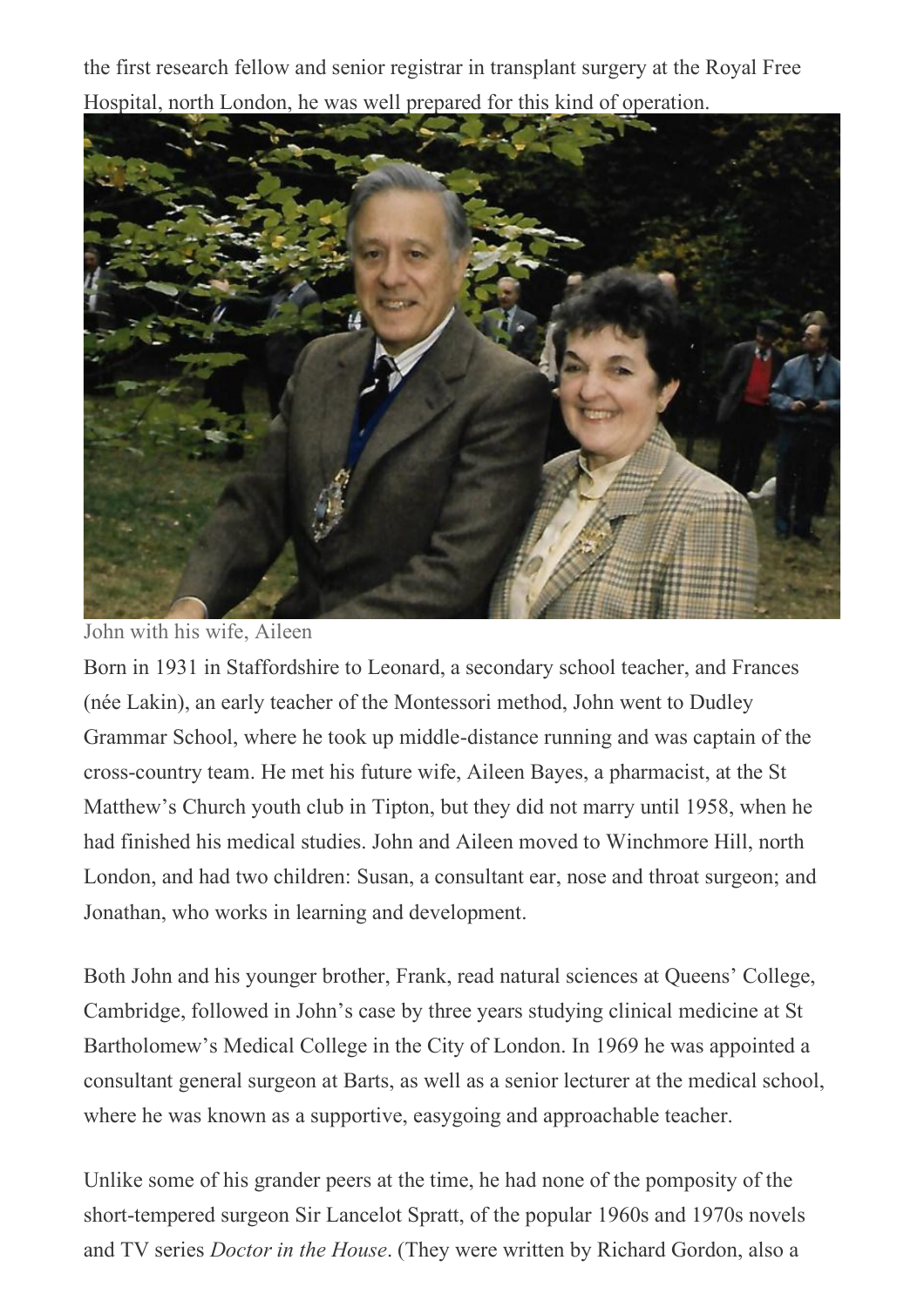Barts student and doctor). Gentle kindness to all and never a voice raised in anger were his hallmarks; unsurprisingly, he was one of the first Barts consultants to extend his role at Barts when he uncomplainingly took on work at Hackney district general hospital.

Many of those who worked with this unassuming man were surprised when they learnt towards the end of his career as a surgeon that he was leaving the hospital wards for the aldermanic wards of the City of London Corporation, and its ancient bodies of livery companies, and lord mayoralty. He rapidly rose up the ranks as alderman of Farringdon Ward, and sheriff of the City of London, having the rare distinction of being master of two livery companies, the Society of Apothecaries, and the Company of Barbers. Encouraged by doctors and others who wanted the voice of Bart's hospital to be heard in the City, his name went forward for election as lord mayor of the City of London. He was the first surgeon to be elected to this position. Sir Thomas Cosby, the only previous doctor in line for the office in 1911, died before election.

The year of his mayoralty, 1995 (in which he was also knighted), coincided with the government's plan to close down Bart's hospital in a reorganisation of London's health services. A huge public outcry led to a campaign to overturn the decision. For the first time in history John persuaded his council to allow political protesters from the Save Bart's Campaign to take part in the parade of the Lord Mayor's Show. As one City source said: "If we are going to develop and retain a reputation as the world's leading financial centre, we need a bloody hospital."

Having rowed for the Bart's boat club as a student, and worked as a junior houseman and then consultant, John was proud that his daughter Susan chose to study at Barts. Barts and the City, intertwined for nine centuries, remained close to John's heart to the end.

Among many things, he will be remembered for the valuable part he played in 1995, which ensured that Barts, with its fine grade I listed buildings, could survive as one of the country's most modern cancer, cardiac (and latterly coronavirus) hospitals. His presence shall be missed at the celebrations of Bart's hospital's 900th anniversary in 2023.